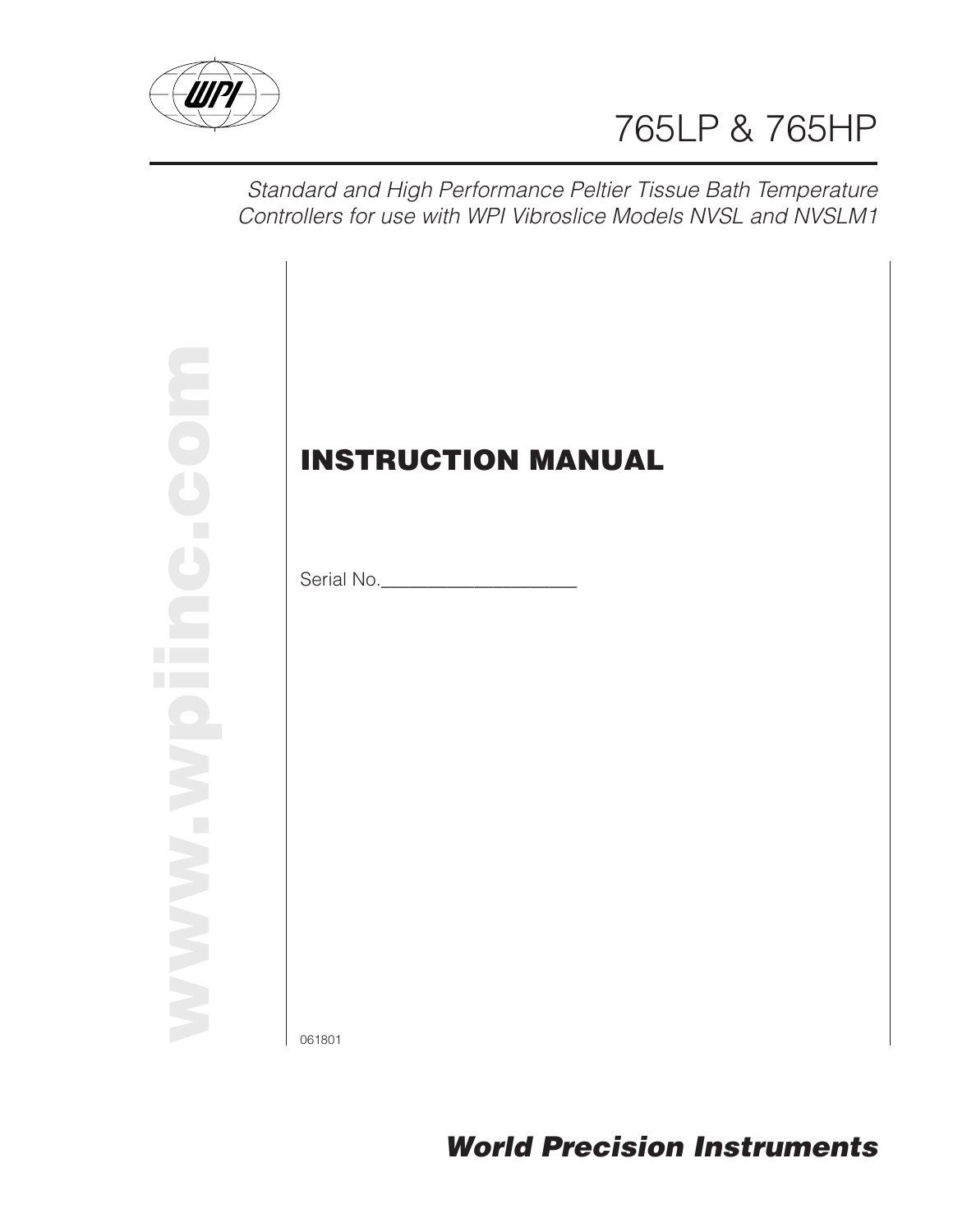



## **Warnings and Cautions**

**Spillage** — If the cutting lubricant/preserving liquid, e.g. physiological saline, is spilled over the instrument it is important for electrical safety reasons to ensure that the instrument remains safe to use. To avoid the possibility of electrical shock if a spillage occurs, the unit should be switched off at the mains electrical outlet and disconnected before touching the instrument. The instrument should be inspected and tested if necessary by a suitably qualified technician before it is put into further use.

This instrument must not be operated unless it is adequately grounded.

**Cold Water Supply** — It is essential that the Bath Assembly be connected to an adequate cold water supply before the unit is operated. Failsafe devices ensure that the unit will be shut down, and therefore cannot be damaged, if either the cooling water flow is omitted by mistake or interrupted, or in the case of use as a heater, if the water freezes in the heat exchanger.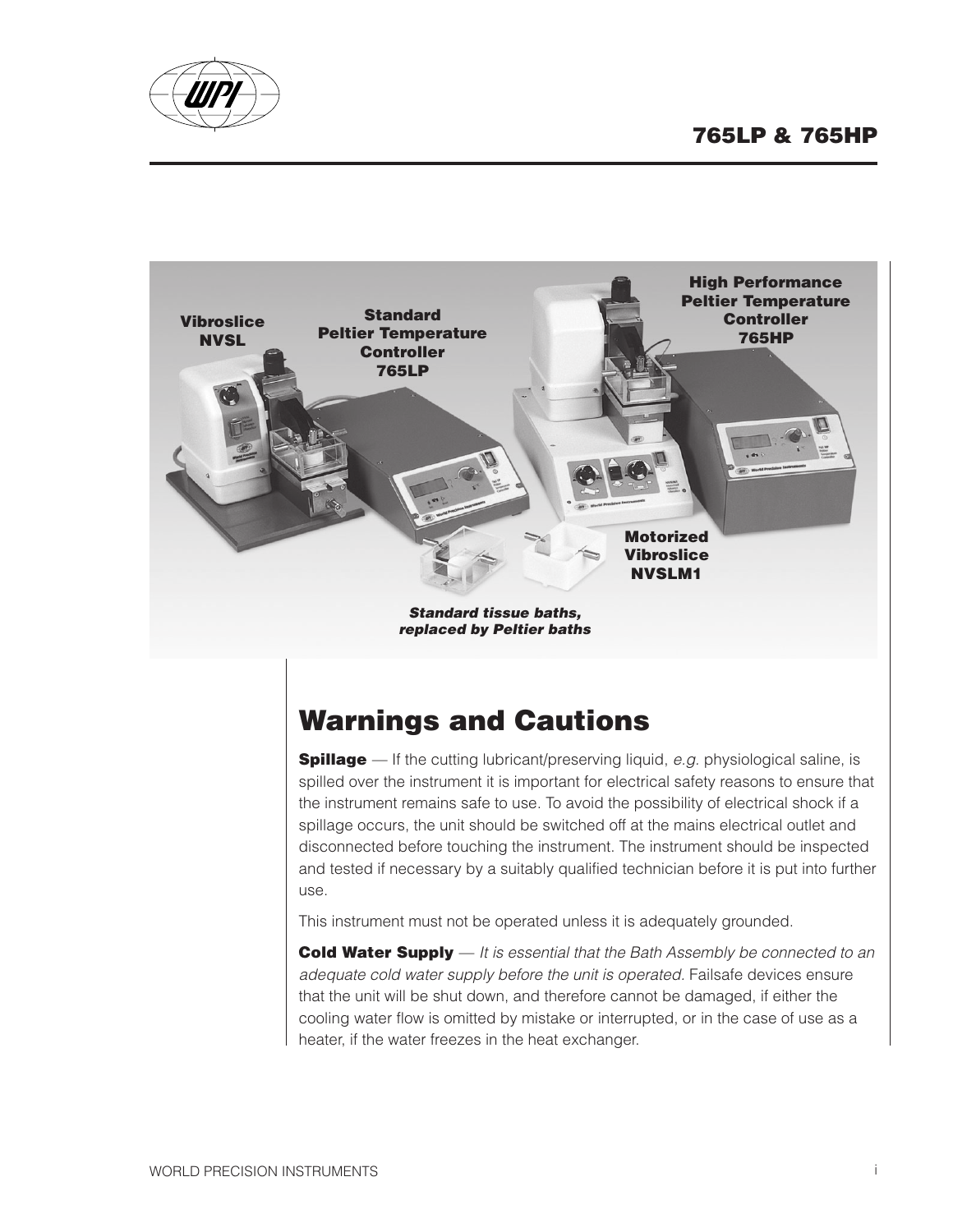

## **Contents**

|  | 8 |  |  |
|--|---|--|--|
|  | 9 |  |  |

Copyright @ 2001 by World Precision Instruments, Inc. All rights reserved. No part of this publication may be reproduced or translated into any language, in any form, without prior written permission of World Precision Instruments, Inc.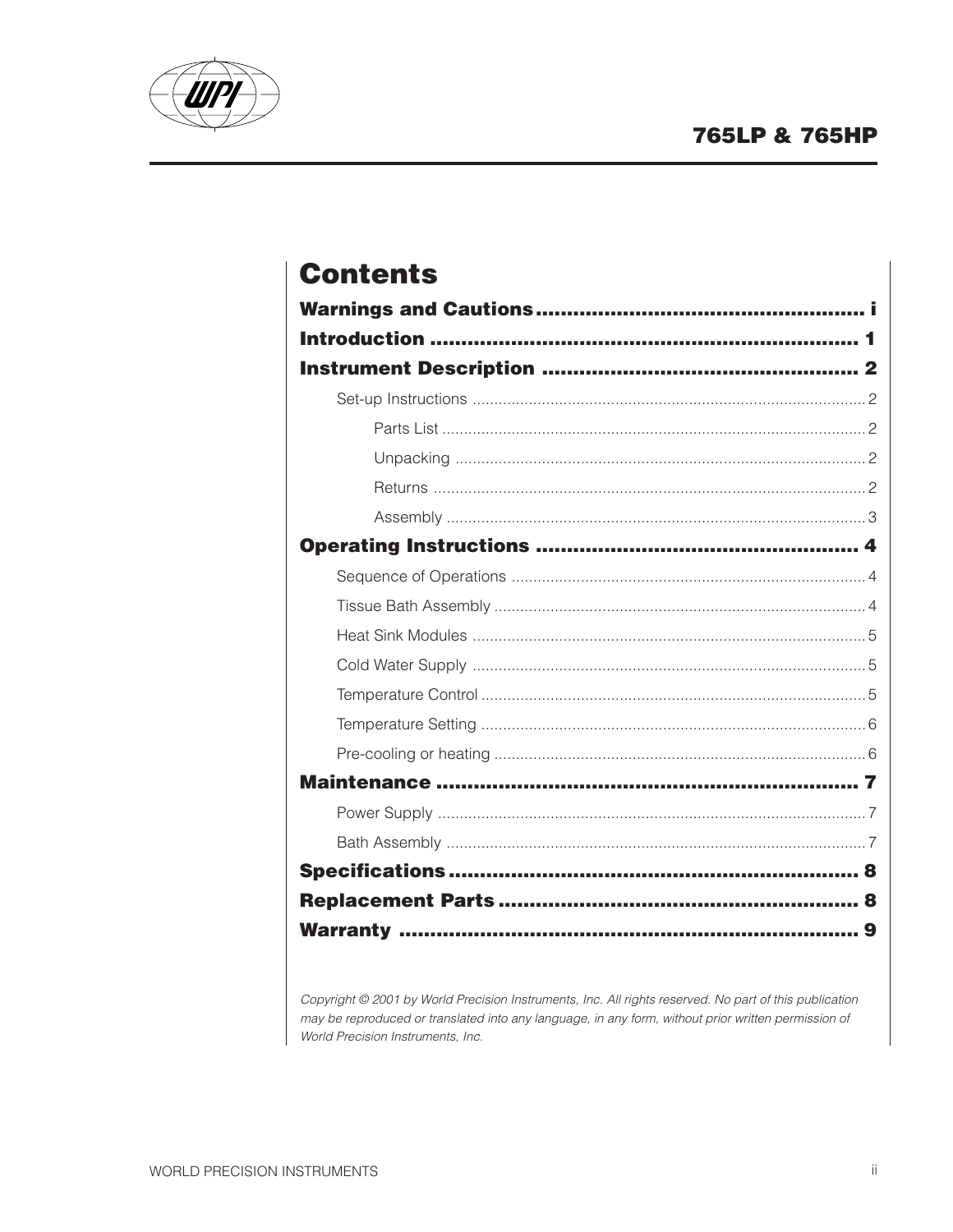

## **Introduction**

The 765 Peltier Tissue Bath Temperature Controllers are intended for use with WPI Vibroslice models **NVSL** (manual) and **NVSLM1** (motorized) and allow heating or cooling of the solution contained in the bath assembly. The **765LP** and **765HP** Tissue Bath Assembly replace the standard Vibroslice bath; simply remove one bath assembly and replace it with the other. The tissue blocks of all three are identical. The 765LP enables the cooling of physiological fluid and tissue from normal room temperature to 0°C in approximately 5 to 6 minutes. The higherpowered 765HP will achieve 0°C in about 4 minutes and has the capacity to go as low as -10°C. Both units have the capability to heat fluid to +40°C. The advantages of being able to select the most appropriate temperature for tissue sectioning include improvement in the slice quality and, at lower temperatures, the ability to maintain viability of unfixed tissue for longer in vitro recordings. Additionally, some enzyme histochemical techniques give better staining results when sectioned at low temperatures.

**765LP and 765HP Control Units and Bath Assemblies.**

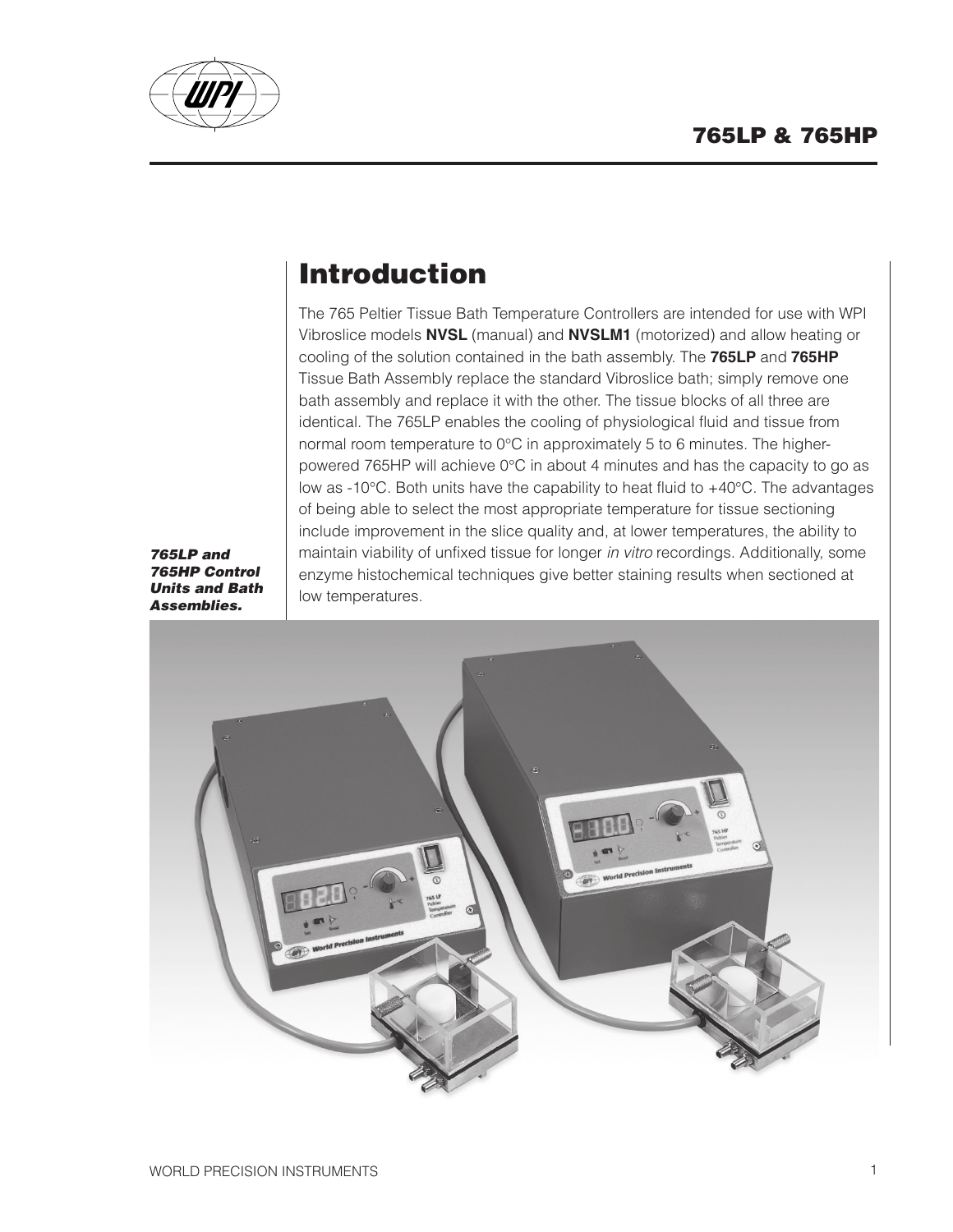

## **Instrument Description**

The 765 Peltier Tissue Bath Temperature Controller is comprised of a mains operated Control Unit, a Bath Assembly and Bath Heat Sink Modules. The Control Unit houses a power supply and temperature control circuitry. The Bath Assembly has a tissue bath with a stainless steel bottom plate, thermoelectric elements and a cold water fed heat exchanger.

**Note:** the 765LP and 765HP baths are NOT interchangeable.

Current from the power supply flows through one side of the thermoelectric elements that act as heat transfer units. Heat is drawn off, cooling the solution in the tissue bath. The heat generated by this process is removed by the cool water supply fed through the heat exchanger. The reverse of this process takes place if the unit is used to heat the solution in the tissue bath.

### **Set-up Instructions**

#### **Parts List**

#### **Standard Unit**

Standard Power Supply and Control Unit (part number **765/2LP**) Standard Bath Assembly (part number **765/1LP**) Heat Sink Module (1) (part number **765/TFB**)

#### **High Performance Unit**

High Performance Supply and Control Unit (part number **765/2HP**) High Performance Bath Assembly (part number **765/1HP**) Heat Sink Modules (2) (part numbers **765/TFB** and **765/HS**)

#### **Unpacking**

Upon receipt of this instrument, make a thorough inspection of the contents and check for possible damage. Missing cartons or obvious damage to cartons should be noted on the delivery receipt before signing. Concealed loss or damage should be reported at once to the carrier and an inspection requested. Please read the section entitled "Claims and Returns" on the Warranty page of this manual.

#### **Returns**

Do not return any goods to WPI without obtaining prior approval and instructions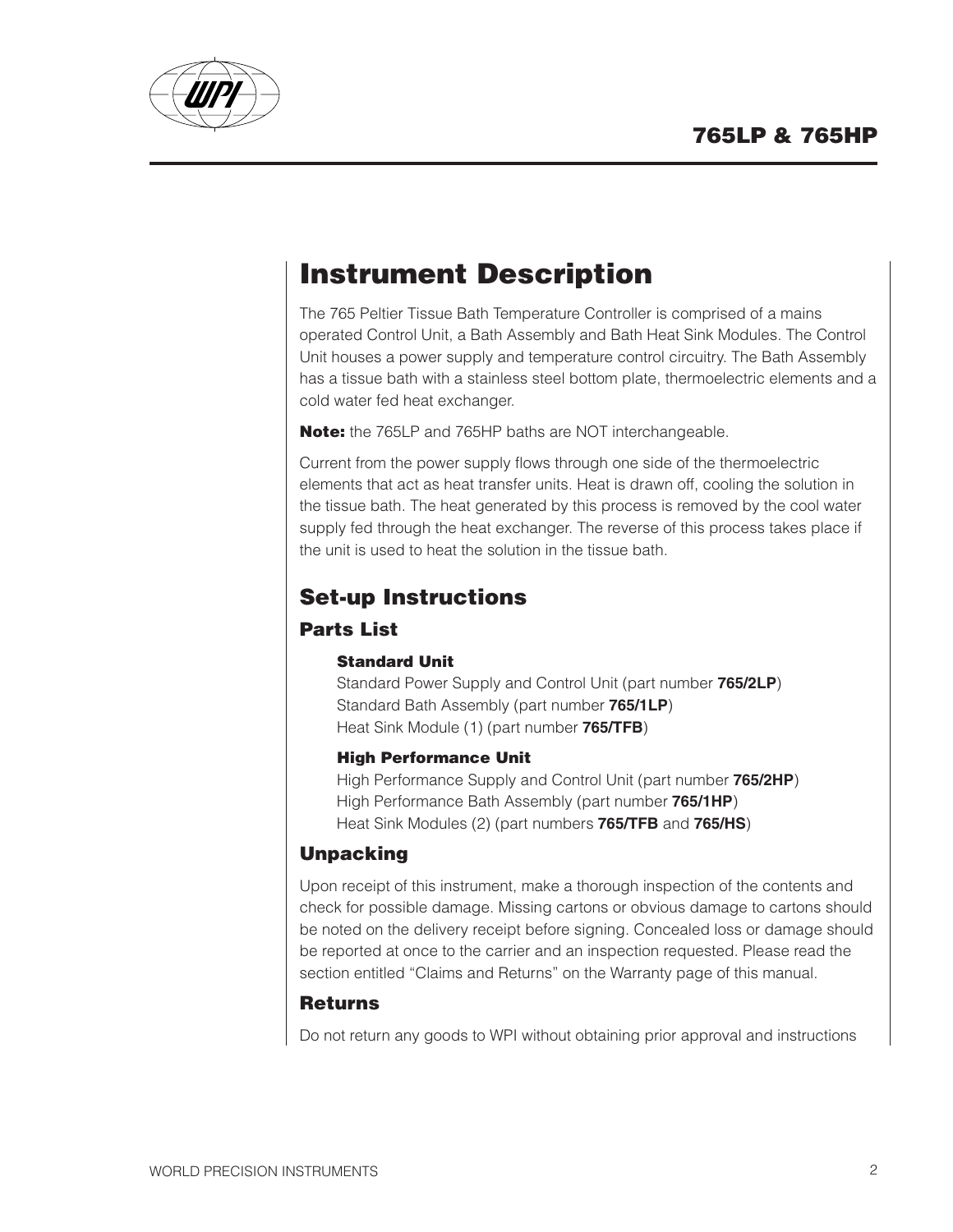

from our Service Department. Goods returned (unauthorized) by collect freight may be refused. If a return shipment is necessary, use the original container. If the original container is not available, use a suitable substitute that is rigid and of adequate size. Wrap the instrument in paper or plastic surrounded with at least 100 mm (four inches) of shock absorbing material. Please read the section entitled "Claims and Returns" on the Warranty page of this manual.

#### **Assembly**

**Power Cable**—The power cable is permanently wired to the bath unit and is connected to the control unit by a plug. The user simply plugs the cable into the mating socket on the rear of the control unit. This allows for easy cleaning of the bath unit and for replacement/additional baths.

**Tissue Bath Assembly**—The Bath Assembly will fit directly onto the WPI Vibroslice without modification. It has the same volume as the standard WPI Bath Chamber (VSLM1C) and the tissue holder is identical to the standard WPI Specimen Holder (VSLM1H). See Fig. 1.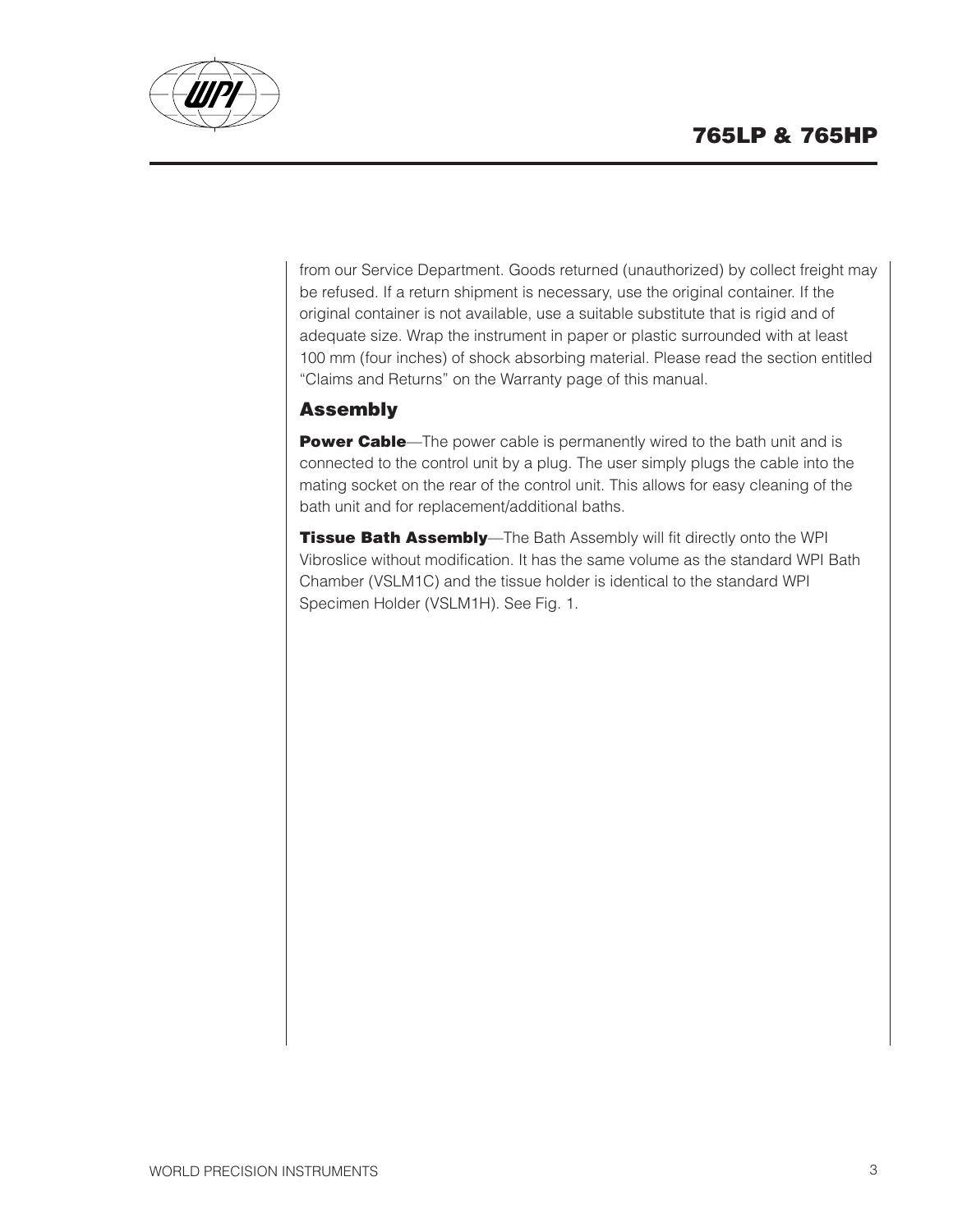

## **Operating Instructions**

### **Sequence of Operations**

The 765 Peltier Tissue Bath Temperature Controllers and Vibroslice are independent — it does not matter which is turned on first, although it is usual to stabilize the bath at the desired temperature before trying to cut slices.

### **Tissue Bath Assembly**

The Bath Assembly should be filled with physiological buffer solution at room temperature or less. The bath Heat Sink Module(s) must be present within the bath (see Heat Sink Section below). Care should be taken to ensure that the cooling water is circulating prior to initial start up and during operation, otherwise the unit will be automatically shut-off. See Cold Water Supply Section below.



**Fig. 1—Tissue bath assembly**

**Note:** The power supply to the thermoelectric elements shuts down if the water supply is either inadequate or not present. When the supply is resumed, the power supply is automatically re-connected.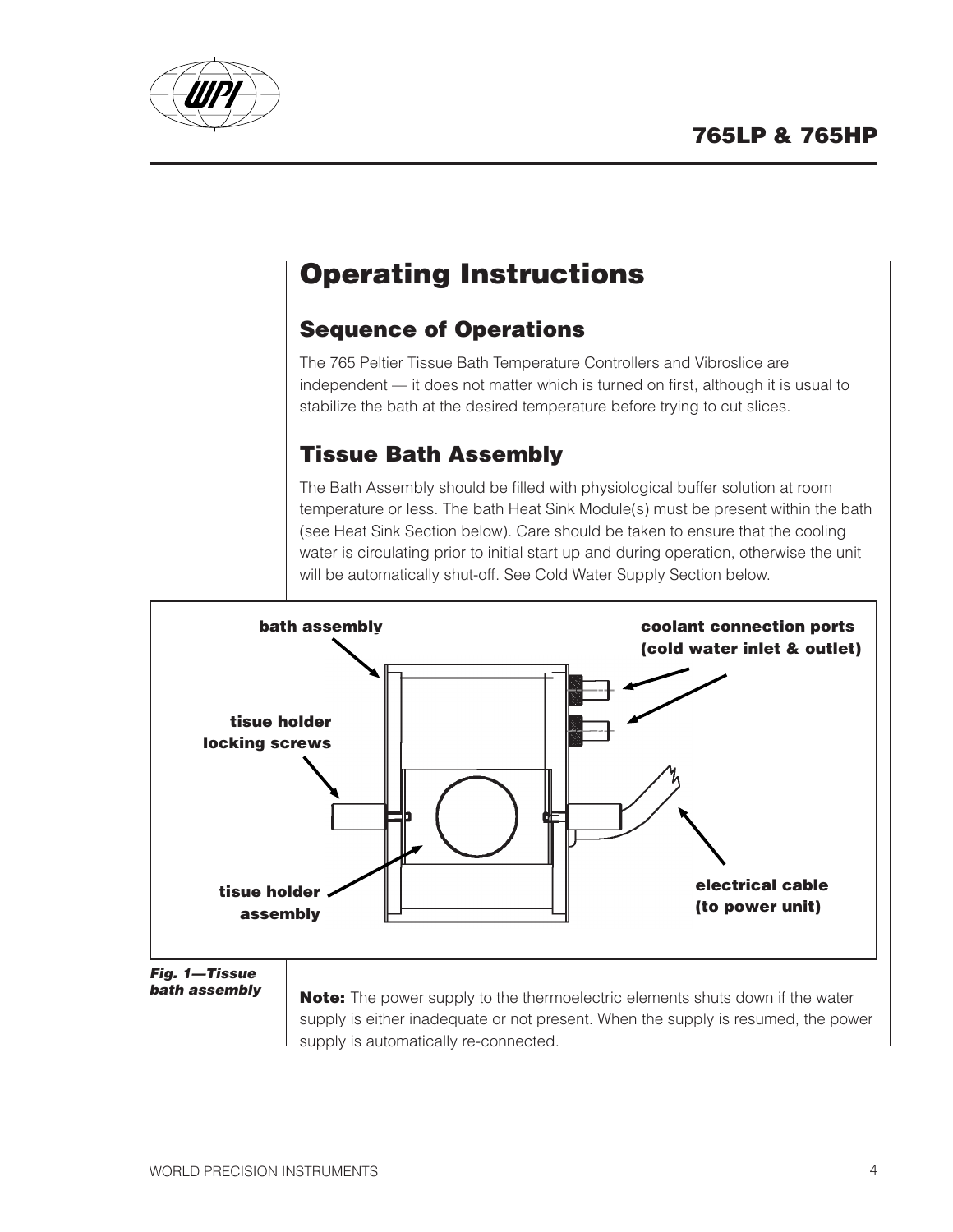

### **Heat Sink Modules**

These are two stainless steel blocks 48mm long x 8mm wide x 14mm tall. One is a plain block and the second has an embedded thermistor to provide temperature feedback. **Note that the 765LP unit is supplied with the temperature feedback block only.** The feedback block has a cable protruding from one end. The free end of the cable plugs into the back of the control unit. If this connection is not made the unit will not work. Place these blocks in the tissue bath — across the bath, one at the front and one at the rear. Ideally, the feedback block should be at the rear to remove the possibility of the cutting blade cutting into the feedback cable. The heat sink modules perform two functions: They both assist in temperature transfer through the liquid in the bath (thus speeding up the cooling rate and promoting a uniform temperature gradient through the liquid) and the block with the embedded thermistor provides a temperature feedback to the control unit.

There are two functions of the temperature feedback mechanism: it provides the user with the facility to request (via the control unit) a specific temperature, and it allows the control unit to detect the presence of liquid in the bath and shut the system down in the event of its absence.

### **Cold Water Supply**

**It is essential that the Bath Assembly be connected to an adequate cold water supply before the unit is operated.** Typically, the unit may be connected to a cold water tap and fed to waste. Either port can be used for "inflow" or "outflow". The flow of water through the heat exchanger should be greater than 400 mL/min. A temperature feedback sensor is built into the Bath Assembly and monitors the temperature of the heat exchanger.

**Caution:** In order to reach -10°C, the lowest temperature achievable by the 765HP, iced cooling waterflow is required.

### **Temperature Control**

The unit uses proportional temperature control. This will take the bath temperature to within 0.5°C at the point of measurement. The temperature feedback sensor is located in one of the stainless steel heat sink blocks and will only indicate the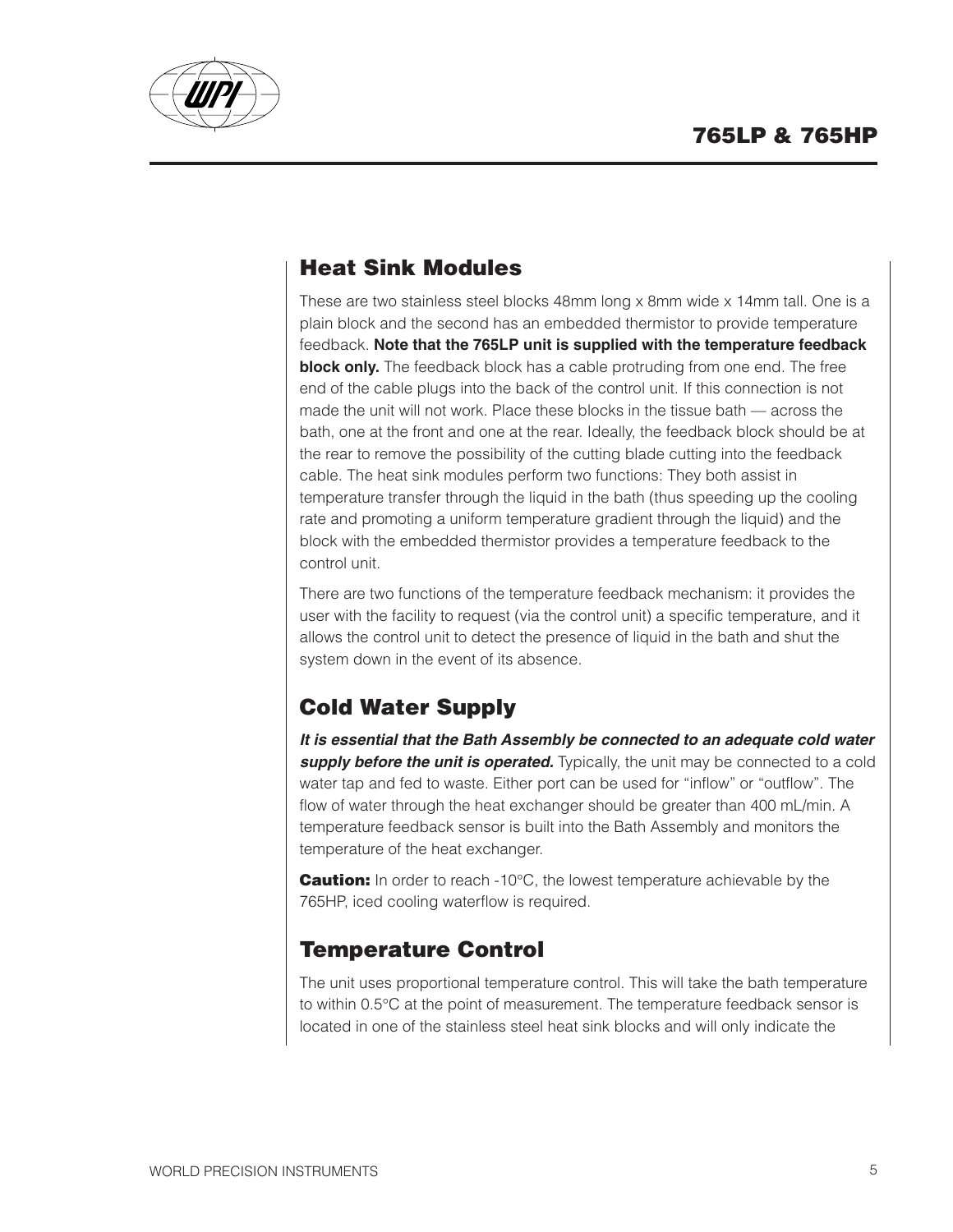

temperature at the point of measurement. There will, however, be a small variation in temperature vertically through the bath. Experience will dictate the best temperature for any given requirement and ambient temperature.

The underside of the bath base is also in contact with a temperature sensor; a second temperature sensor is mounted on the cooling chamber. The purpose of these two sensors is to monitor the presence of and the conditions of the buffer solution in the bath and the cooling water in the cooling chamber. If either of these detects any abnormality (e.g., a lack of water flowing through the cooling chamber) they will cause the control unit to shut down the power until acceptable conditions are restored.

A third temperature sensor is placed in the bath and monitors the physiological buffer temperature providing feedback for true temperature display (degrees Celsius) on the control unit.

### **Temperature Setting**



Turning the display switch to set (hand symbol) and adjusting the temperature control knob to the required temperature sets the bath temperature. The actual bath temperature is displayed when the display switch is turned to read (eye symbol). The unit will heat or cool the solution in the bath (at the point of measurement) to

within 0.5°C of the set temperature. It should be noted that once a solution starts to freeze it might begin to act as a thermal insulator and inhibit further cooling.

#### **Pre-cooling or heating**

Pre-cooling or heating times will depend on many factors — ambient air temperature, bath fluid temperature, cooling water temperature, etc., and are therefore difficult to predict.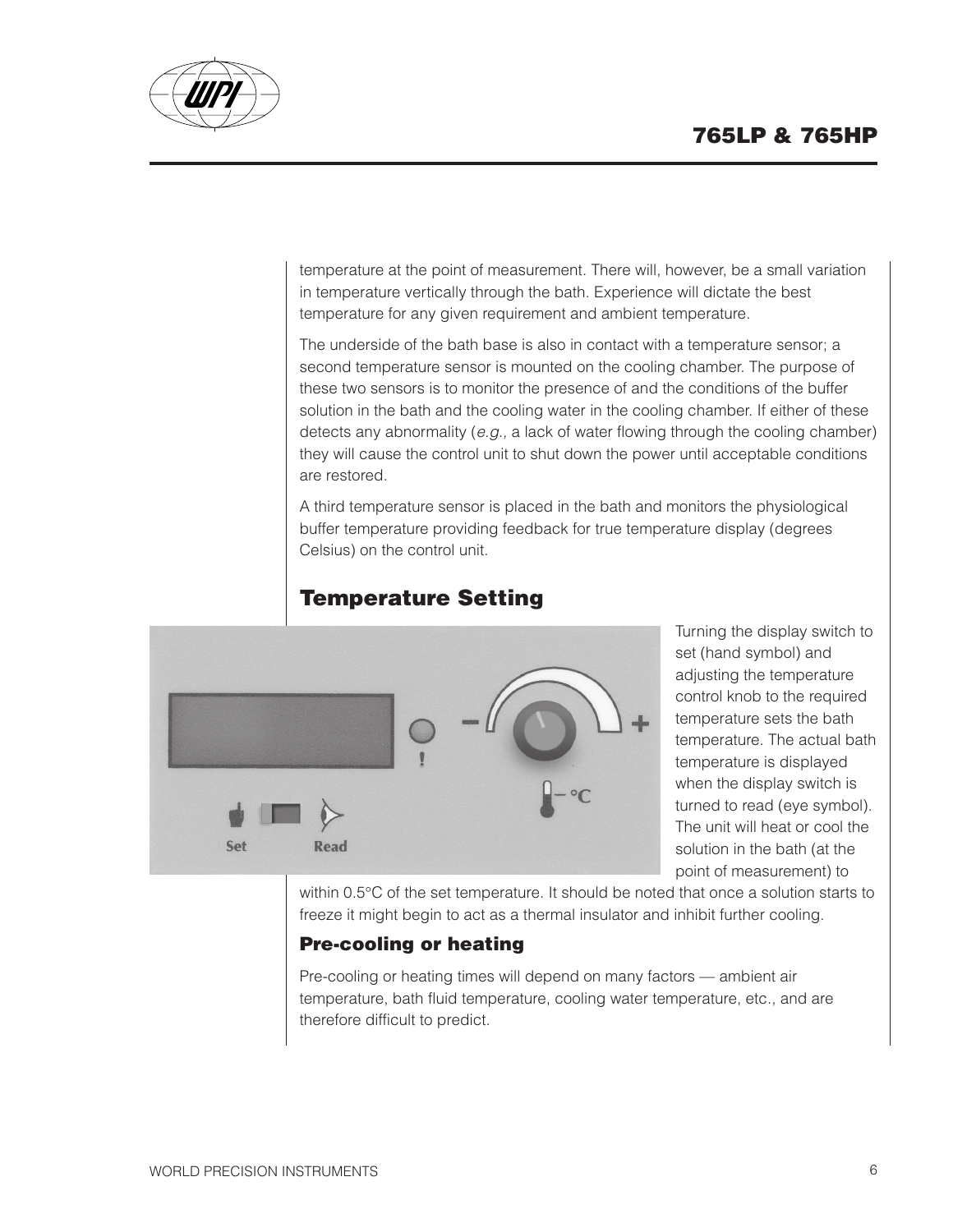

## **Maintenance**

### **Power Supply**

The 765/2 Power supply & control unit contains no user-serviceable parts and requires no maintenance.

### **Bath Assembly**

**Caution:** Do not autoclave.

**Caution:** Do not immerse unit in water.

The Bath Assembly requires cleaning with water after use. All steel, including stainless steel, will rust if left immersed in saline solution. The effect is more pronounced as the water bath solution evaporates and the salt concentration increases. The Bath Assembly and Heat Sink blocks should therefore be regularly cleaned with water to remove saline concentrates. However, do not immerse the Bath Assembly in water.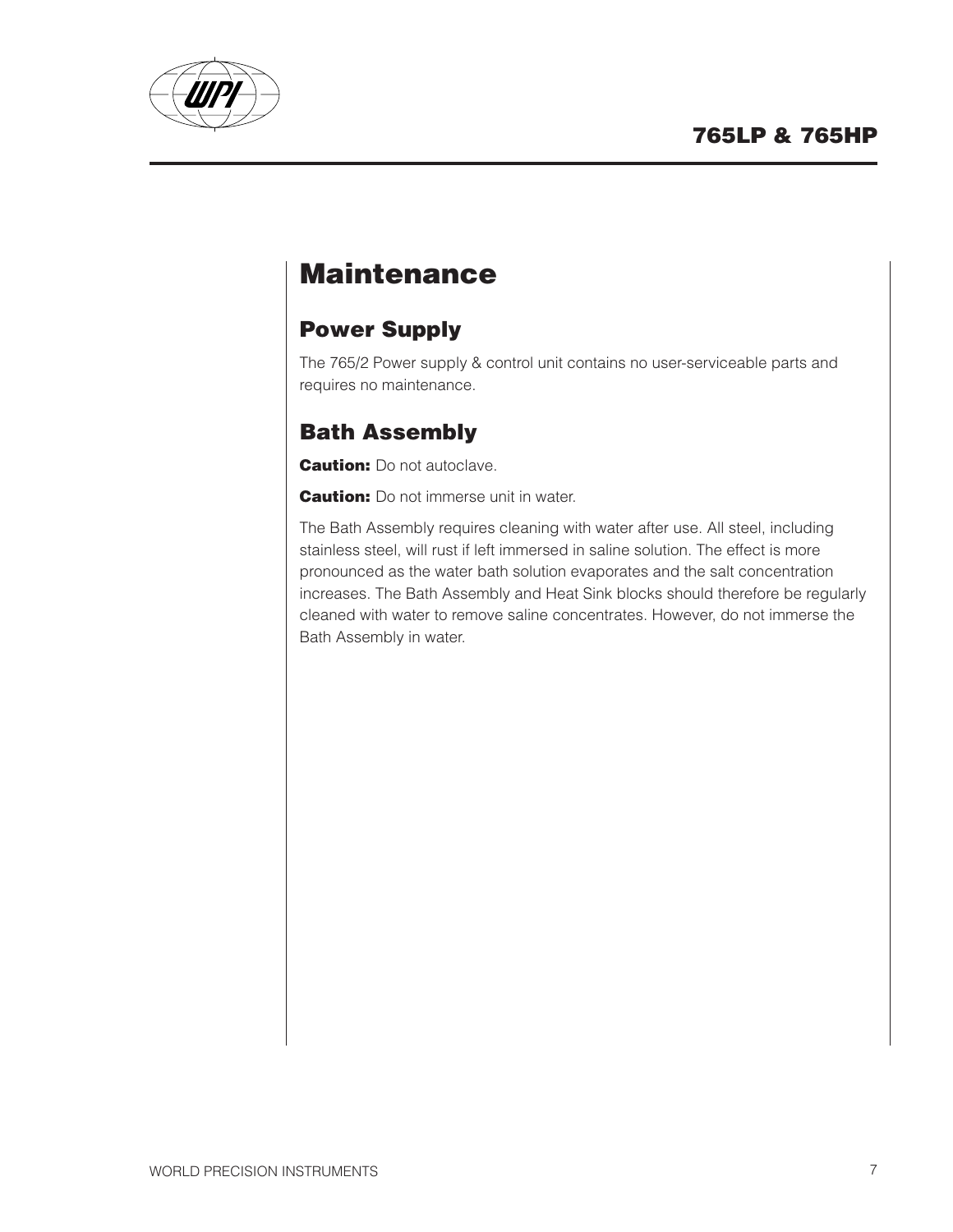

## **Specifications**

| Temperature Range                                                                                                             |
|-------------------------------------------------------------------------------------------------------------------------------|
|                                                                                                                               |
| (Note that the actual temperatures achievable will be dependent upon the<br>solutions used and local temperature conditions.) |
| Deviation from Set Temperature ±0.5°C                                                                                         |
| Voltage Requirements  230 v 50 Hz Fused at 1A<br>110 v 60 Hz Fused at 2A<br>(Set via switch on rear of unit.)                 |
|                                                                                                                               |
|                                                                                                                               |

## **Replacement Parts**

| Part #         | <b>Item</b>                                  |
|----------------|----------------------------------------------|
| 765/1LP        | Standard Bath Assembly                       |
| 765/2LP        | Standard Power Supply & Control Unit         |
| 765/1HP        | High Performance Bath Assembly               |
| 765/2HP        | High Performance Power Supply & Control Unit |
| <b>765/HS</b>  | Heat Sink Modules: Heat Sink Module          |
| <b>765/TFB</b> | Temperature Feedback Block                   |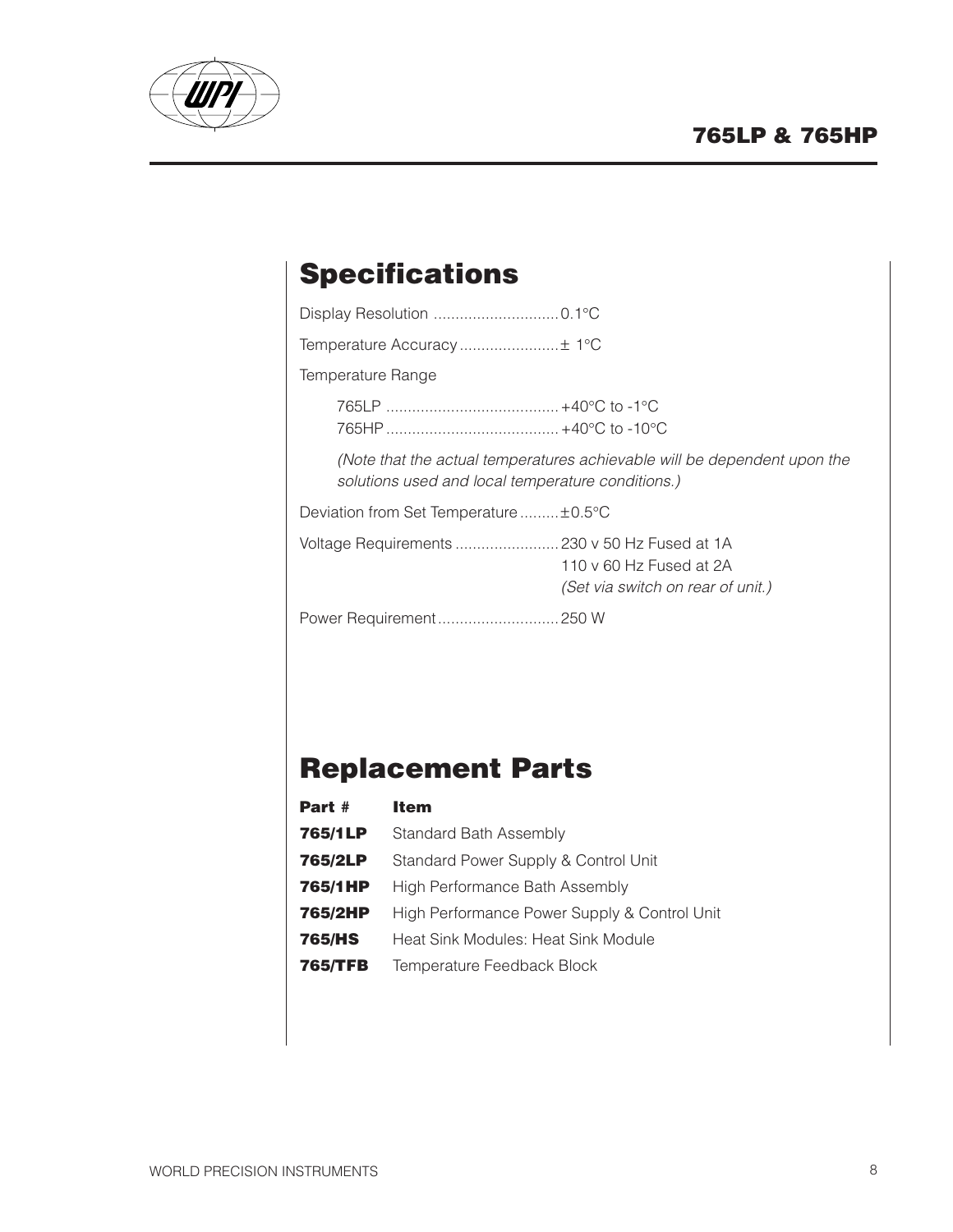

## Warranty

WPI (World Precision Instruments, Inc.) warrants to the original purchaser that this equipment, including its components and parts, shall be free from defects in material and workmanship for a period of one year\* from the date of receipt. WPI's obligation under this warranty shall be limited to repair or replacement, at WPI's option, of the equipment or defective components or parts upon receipt thereof f.o.b. WPI, Sarasota, Florida U.S.A. Return of a repaired instrument shall be f.o.b. Sarasota.

The above warranty is contingent upon normal usage and does not cover products which have been modified without WPI's approval or which have been subjected to unusual physical or electrical stress or on which the original identification marks have been removed or altered. The above warranty will not apply if adjustment, repair or parts replacement is required because of accident, neglect, misuse, failure of electric power, air conditioning, humidity control, or causes other than normal and ordinary usage.

To the extent that any of its equipment is furnished by a manufacturer other than WPI, the foregoing warranty shall be applicable only to the extent of the warranty furnished by such other manufacturer. This warranty will not apply to appearance terms, such as knobs, handles, dials or the like.

WPI makes no warranty of any kind, express or implied or statutory, including without limitation any warranties of merchantability and/or fitness for a particular purpose. WPI shall not be liable for any damages, whether direct, indirect, special or consequential arising from a failure of this product to operate in the manner desired by the user. WPI shall not be liable for any damage to data or property that may be caused directly or indirectly by use of this product.

#### Claims and Returns

• Inspect all shipments upon receipt. Missing cartons or obvious damage to cartons should be noted on the delivery receipt before signing. Concealed loss or damage should be reported at once to the carrier and an inspection requested. All claims for shortage or damage must be made within 10 days after receipt of shipment. Claims for lost shipments must be made within 30 days of invoice or other notification of shipment. Please save damaged or pilfered cartons until claim settles. In some instances, photographic documentation may be required. Some items are time sensitive; WPI assumes no extended warranty or any liability for use beyond the date specified on the container.

• WPI cannot be held responsible for items damaged in shipment en route to us. Please enclose merchandise in its original shipping container to avoid damage from handling. We recommend that you insure merchandise when shipping. The customer is responsible for paying shipping expenses including adequate insurance on all items returned.

• Do not return any goods to WPI without obtaining prior approval and instructions (RMA#) from our returns department. Goods returned unauthorized or by collect freight may be refused. The RMA# must be clearly displayed on the outside of the box, or the package will not be accepted. Please contact the RMA department for a request form.

• Goods returned for repair must be reasonably clean and free of hazardous materials.

• A handling fee is charged for goods returned for exchange or credit. This fee may add up to 25% of the sale price depending on the condition of the item. Goods ordered in error are also subject to the handling fee.

- Equipment which was built as a special order cannot be returned.
- Always refer to the RMA# when contacting WPI to obtain a status of your returned item.
- For any other issues regarding a claim or return, please contact the RMA department

Warning: This equipment is not designed or intended for use on humans.

## World Precision Instruments, Inc.

International Trade Center, 175 Sarasota Center Blvd., Sarasota FL 34240-9258

Tel: 941-371-1003 • Fax: 941-377-5428 • E-mail: sales@wpiinc.com

UK: Astonbury Farm Business Centre • Aston, Stevenage, Hertfordshire SG2 7EG • Tel: 01438-880025 • Fax: 01438-880026 • E-mail: wpiuk@wpi-europe.com Germany: Liegnitzer Str. 15, D-10999 Berlin • Tel: 030-6188845 • Fax: 030-6188670 • E-mail: wpide@wpi-europe.com

\* Electrodes, batteries and other consumable parts are warranted for 30 days only from the date on which the customer receives these items.